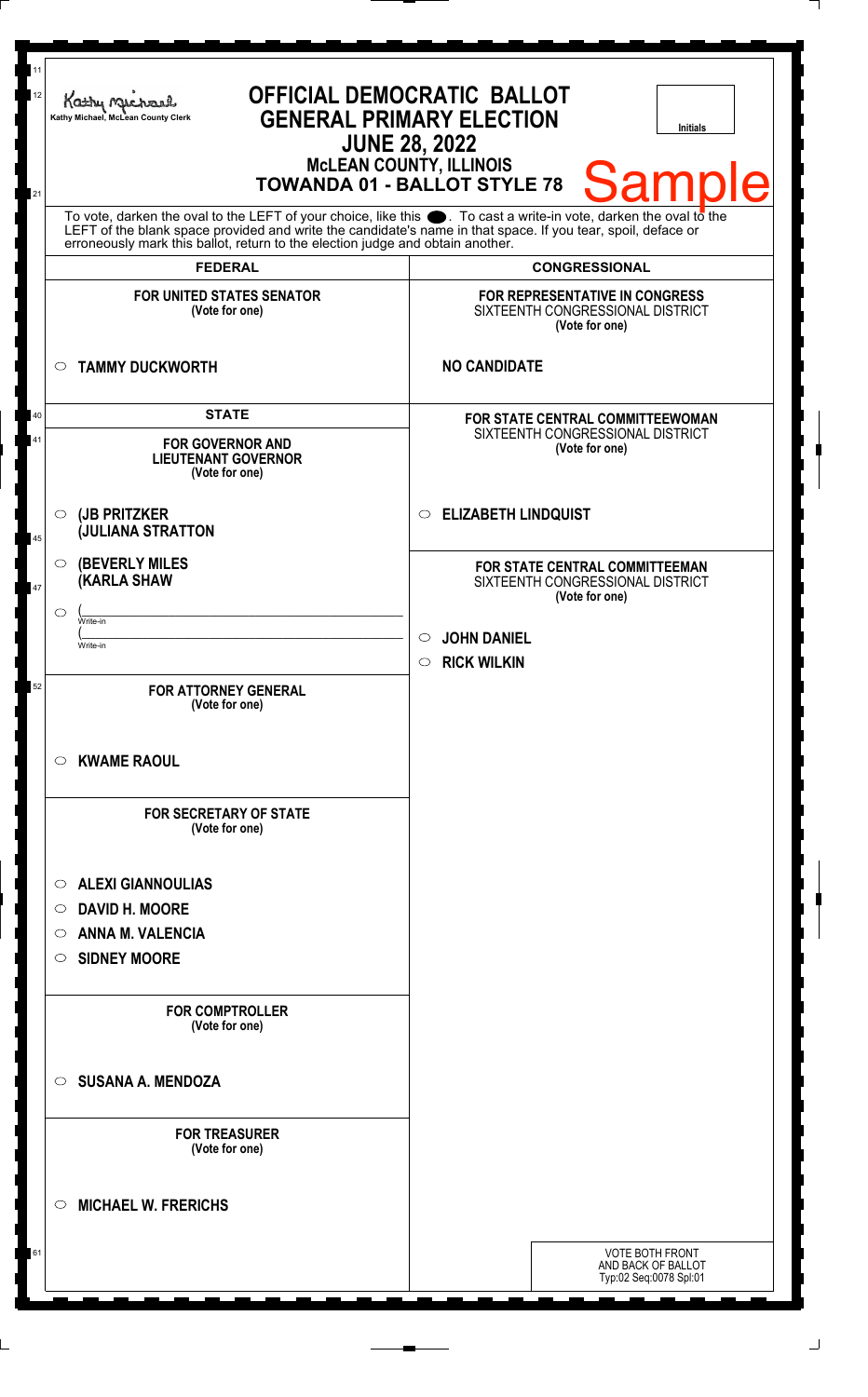| <b>OFFICIAL DEMOCRATIC BALLOT - GENERAL PRIMARY ELECTION - JUNE 28, 2022</b>                                               |                                                                                                                                     |  |
|----------------------------------------------------------------------------------------------------------------------------|-------------------------------------------------------------------------------------------------------------------------------------|--|
| <b>LEGISLATIVE</b>                                                                                                         | <b>JUDICIAL</b>                                                                                                                     |  |
| <b>FOR STATE SENATOR</b><br>FIFTY-THIRD LEGISLATIVE DISTRICT<br>(Vote for one)                                             | FOR JUDGE OF THE CIRCUIT COURT<br>ELEVENTH JUDICIAL CIRCUIT<br>(To fill the vacancy of the Hon. Scott Drazewski)<br>(Vote for one)  |  |
| <b>NO CANDIDATE</b>                                                                                                        | <b>NO CANDIDATE</b>                                                                                                                 |  |
| <b>REPRESENTATIVE</b>                                                                                                      |                                                                                                                                     |  |
| <b>FOR REPRESENTATIVE</b><br>IN THE GENERAL ASSEMBLY<br>ONE HUNDRED AND FIFTH<br>REPRESENTATIVE DISTRICT<br>(Vote for one) | FOR JUDGE OF THE CIRCUIT COURT<br>ELEVENTH JUDICIAL CIRCUIT<br>(To fill the vacancy of the Hon. Paul G. Lawrence)<br>(Vote for one) |  |
| <b>NO CANDIDATE</b>                                                                                                        | <b>NO CANDIDATE</b>                                                                                                                 |  |
| <b>COUNTY</b>                                                                                                              | <b>PRECINCT</b>                                                                                                                     |  |
| <b>FOR COUNTY CLERK</b><br>(Vote for one)                                                                                  | FOR PRECINCT COMMITTEEPERSON<br>TOWANDA 01<br>(Vote for one)                                                                        |  |
| ○ LAURA McBURNEY                                                                                                           | <b>NO CANDIDATE</b>                                                                                                                 |  |
| <b>FOR COUNTY TREASURER</b><br>(Vote for one)                                                                              |                                                                                                                                     |  |
| <b>NO CANDIDATE</b>                                                                                                        |                                                                                                                                     |  |
| <b>FOR COUNTY SHERIFF</b><br>(Vote for one)                                                                                |                                                                                                                                     |  |
| <b>NO CANDIDATE</b>                                                                                                        |                                                                                                                                     |  |
| <b>REGIONAL OFFICE</b><br>OF EDUCATION                                                                                     |                                                                                                                                     |  |
| FOR REGIONAL SUPERINTENDENT OF SCHOOLS<br>(DeWITT, LIVINGSTON, LOGAN AND McLEAN COUNTIES)<br>(Vote for one)                |                                                                                                                                     |  |
| <b>NO CANDIDATE</b>                                                                                                        |                                                                                                                                     |  |
| <b>COUNTY BOARD</b>                                                                                                        |                                                                                                                                     |  |
| <b>FOR COUNTY BOARD MEMBER</b><br><b>COUNTY BOARD DISTRICT 1</b><br>(Vote for not more than two)                           |                                                                                                                                     |  |
| <b>JANIS B. HOLLINS</b><br>$\circ$                                                                                         |                                                                                                                                     |  |
| <b>MARCIA S. BEAMAN</b><br>$\circ$                                                                                         |                                                                                                                                     |  |
|                                                                                                                            |                                                                                                                                     |  |
|                                                                                                                            |                                                                                                                                     |  |
|                                                                                                                            | YOU HAVE NOW<br><b>COMPLETED VOTING</b>                                                                                             |  |
|                                                                                                                            | <b>VOTE BOTH FRONT</b><br>AND BACK OF BALLOT<br>Typ:02 Seq:0078 Spl:01                                                              |  |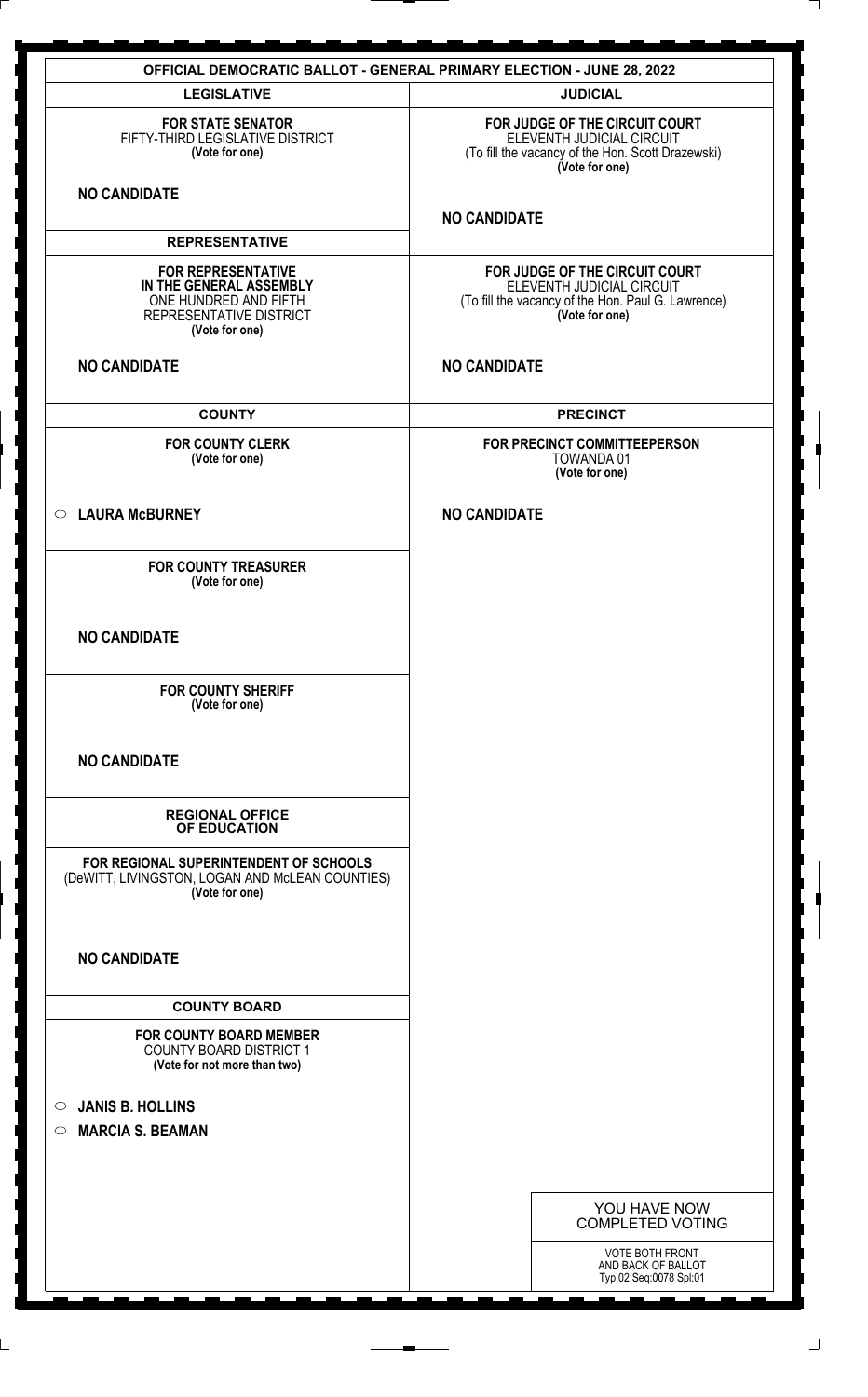| 11<br>12 | <b>OFFICIAL DEMOCRATIC BALLOT</b><br>Kathy Michael<br><b>GENERAL PRIMARY ELECTION</b><br>Kathy Michael, McLean County Clerk<br><b>Initials</b><br><b>JUNE 28, 2022</b><br><b>McLEAN COUNTY, ILLINOIS</b><br><b>TOWANDA 01 - BALLOT STYLE 79</b> |                                                                                                                                    |
|----------|-------------------------------------------------------------------------------------------------------------------------------------------------------------------------------------------------------------------------------------------------|------------------------------------------------------------------------------------------------------------------------------------|
| 21       | To vote, darken the oval to the LEFT of your choice, like this $\bullet$ . To cast a write-in vote, darken the oval to the LEFT of the blank space provided and write the candidate's name in that space. If you tear, spoil, deface            | <b>Sample</b>                                                                                                                      |
|          | erroneously mark this ballot, return to the election judge and obtain another.<br><b>FEDERAL</b>                                                                                                                                                | <b>CONGRESSIONAL</b>                                                                                                               |
|          | <b>FOR UNITED STATES SENATOR</b><br>(Vote for one)                                                                                                                                                                                              | <b>FOR REPRESENTATIVE IN CONGRESS</b><br>SIXTEENTH CONGRESSIONAL DISTRICT<br>(Vote for one)                                        |
|          | <b>TAMMY DUCKWORTH</b><br>$\circ$                                                                                                                                                                                                               | <b>NO CANDIDATE</b>                                                                                                                |
| 40<br>41 | <b>STATE</b><br><b>FOR GOVERNOR AND</b><br><b>LIEUTENANT GOVERNOR</b><br>(Vote for one)                                                                                                                                                         | FOR STATE CENTRAL COMMITTEEWOMAN<br>SIXTEENTH CONGRESSIONAL DISTRICT<br>(Vote for one)                                             |
| 45       | (JB PRITZKER<br>$\circ$<br><b>JULIANA STRATTON</b>                                                                                                                                                                                              | <b>ELIZABETH LINDQUIST</b><br>$\circ$                                                                                              |
| 47       | <b>(BEVERLY MILES)</b><br>$\circ$<br><b>KARLA SHAW</b><br>$\circ$<br>Write-in<br>Write-in                                                                                                                                                       | FOR STATE CENTRAL COMMITTEEMAN<br>SIXTEENTH CONGRESSIONAL DISTRICT<br>(Vote for one)<br>$\circ$ JOHN DANIEL<br>$\circ$ RICK WILKIN |
| 53       | <b>FOR ATTORNEY GENERAL</b><br>(Vote for one)                                                                                                                                                                                                   |                                                                                                                                    |
|          | <b>KWAME RAOUL</b><br>$\circ$                                                                                                                                                                                                                   |                                                                                                                                    |
|          | <b>FOR SECRETARY OF STATE</b><br>(Vote for one)                                                                                                                                                                                                 |                                                                                                                                    |
|          | <b>ALEXI GIANNOULIAS</b><br>$\circ$                                                                                                                                                                                                             |                                                                                                                                    |
|          | <b>DAVID H. MOORE</b><br>O                                                                                                                                                                                                                      |                                                                                                                                    |
|          | <b>ANNA M. VALENCIA</b><br>$\circ$                                                                                                                                                                                                              |                                                                                                                                    |
|          | <b>SIDNEY MOORE</b><br>O.                                                                                                                                                                                                                       |                                                                                                                                    |
|          | <b>FOR COMPTROLLER</b><br>(Vote for one)                                                                                                                                                                                                        |                                                                                                                                    |
|          | <b>SUSANA A. MENDOZA</b><br>$\circ$                                                                                                                                                                                                             |                                                                                                                                    |
|          | <b>FOR TREASURER</b><br>(Vote for one)                                                                                                                                                                                                          |                                                                                                                                    |
|          | <b>MICHAEL W. FRERICHS</b><br>$\circ$                                                                                                                                                                                                           |                                                                                                                                    |
| 61       |                                                                                                                                                                                                                                                 | <b>VOTE BOTH FRONT</b><br>AND BACK OF BALLOT<br>Typ:02 Seq:0079 Spl:01                                                             |

 $\Box$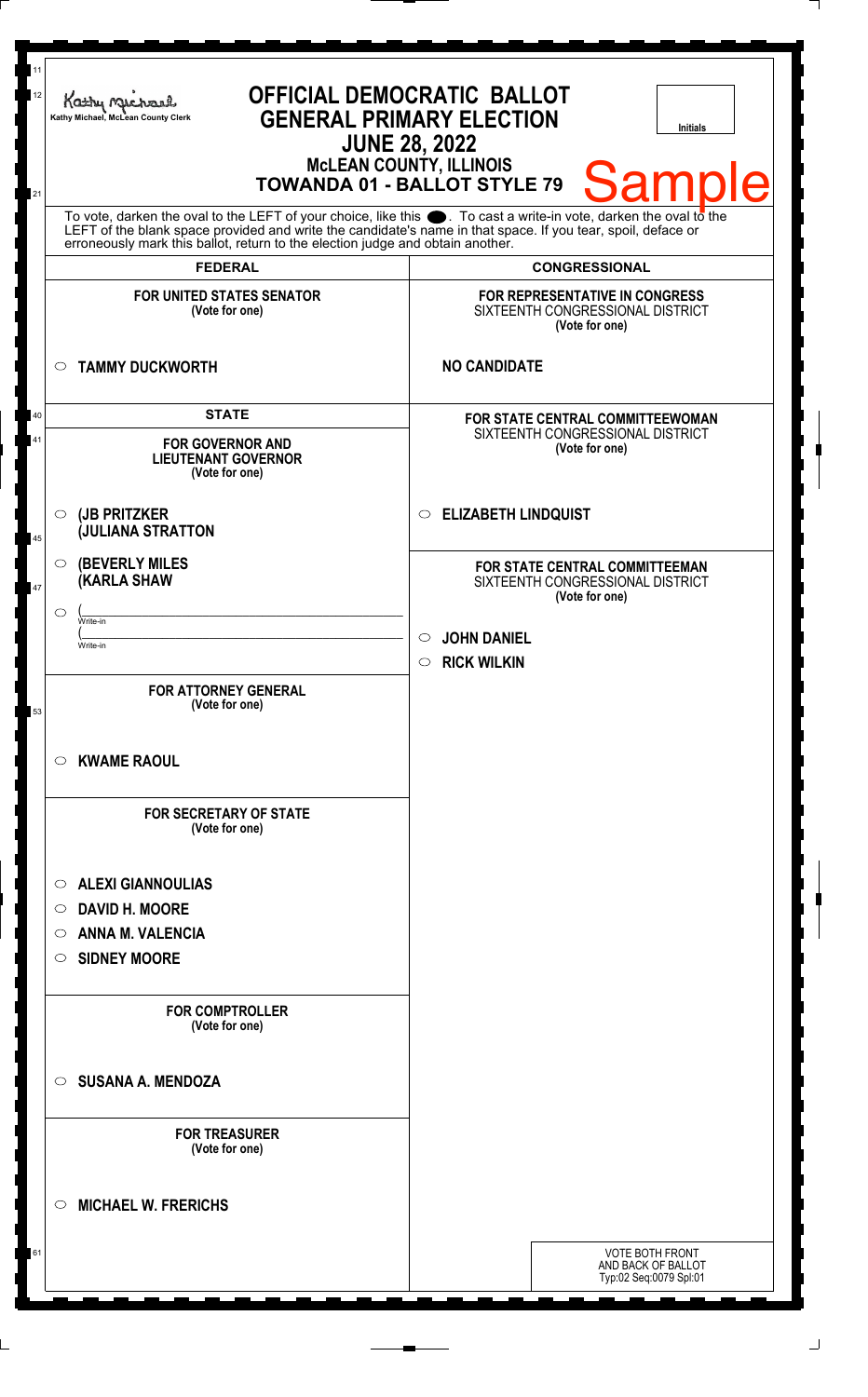|                                                                                                                 | <b>OFFICIAL DEMOCRATIC BALLOT - GENERAL PRIMARY ELECTION - JUNE 28, 2022</b>                                                        |
|-----------------------------------------------------------------------------------------------------------------|-------------------------------------------------------------------------------------------------------------------------------------|
| <b>LEGISLATIVE</b>                                                                                              | <b>JUDICIAL</b>                                                                                                                     |
| <b>FOR STATE SENATOR</b><br>FORTY-FOURTH LEGISLATIVE DISTRICT<br>(Vote for one)                                 | FOR JUDGE OF THE CIRCUIT COURT<br>ELEVENTH JUDICIAL CIRCUIT<br>(To fill the vacancy of the Hon. Scott Drazewski)<br>(Vote for one)  |
| <b>NO CANDIDATE</b>                                                                                             | <b>NO CANDIDATE</b>                                                                                                                 |
| <b>REPRESENTATIVE</b>                                                                                           |                                                                                                                                     |
| <b>FOR REPRESENTATIVE</b><br>IN THE GENERAL ASSEMBLY<br>EIGHTY-EIGHTH REPRESENTATIVE DISTRICT<br>(Vote for one) | FOR JUDGE OF THE CIRCUIT COURT<br>ELEVENTH JUDICIAL CIRCUIT<br>(To fill the vacancy of the Hon. Paul G. Lawrence)<br>(Vote for one) |
| <b>NO CANDIDATE</b>                                                                                             | <b>NO CANDIDATE</b>                                                                                                                 |
| <b>COUNTY</b>                                                                                                   | <b>PRECINCT</b>                                                                                                                     |
| <b>FOR COUNTY CLERK</b><br>(Vote for one)                                                                       | FOR PRECINCT COMMITTEEPERSON<br>TOWANDA 01<br>(Vote for one)                                                                        |
| ○ LAURA McBURNEY                                                                                                | <b>NO CANDIDATE</b>                                                                                                                 |
| <b>FOR COUNTY TREASURER</b><br>(Vote for one)                                                                   |                                                                                                                                     |
| <b>NO CANDIDATE</b>                                                                                             |                                                                                                                                     |
| <b>FOR COUNTY SHERIFF</b><br>(Vote for one)                                                                     |                                                                                                                                     |
| <b>NO CANDIDATE</b>                                                                                             |                                                                                                                                     |
| <b>REGIONAL OFFICE</b><br>OF EDUCATION                                                                          |                                                                                                                                     |
| FOR REGIONAL SUPERINTENDENT OF SCHOOLS<br>(DeWITT, LIVINGSTON, LOGAN AND McLEAN COUNTIES)<br>(Vote for one)     |                                                                                                                                     |
| <b>NO CANDIDATE</b>                                                                                             |                                                                                                                                     |
| <b>COUNTY BOARD</b>                                                                                             |                                                                                                                                     |
| <b>FOR COUNTY BOARD MEMBER</b><br><b>COUNTY BOARD DISTRICT 1</b><br>(Vote for not more than two)                |                                                                                                                                     |
| <b>JANIS B. HOLLINS</b><br>$\circ$                                                                              |                                                                                                                                     |
| <b>MARCIA S. BEAMAN</b><br>$\circ$                                                                              |                                                                                                                                     |
|                                                                                                                 |                                                                                                                                     |
|                                                                                                                 | YOU HAVE NOW<br><b>COMPLETED VOTING</b>                                                                                             |
|                                                                                                                 | <b>VOTE BOTH FRONT</b><br>AND BACK OF BALLOT<br>Typ:02 Seq:0079 Spl:01                                                              |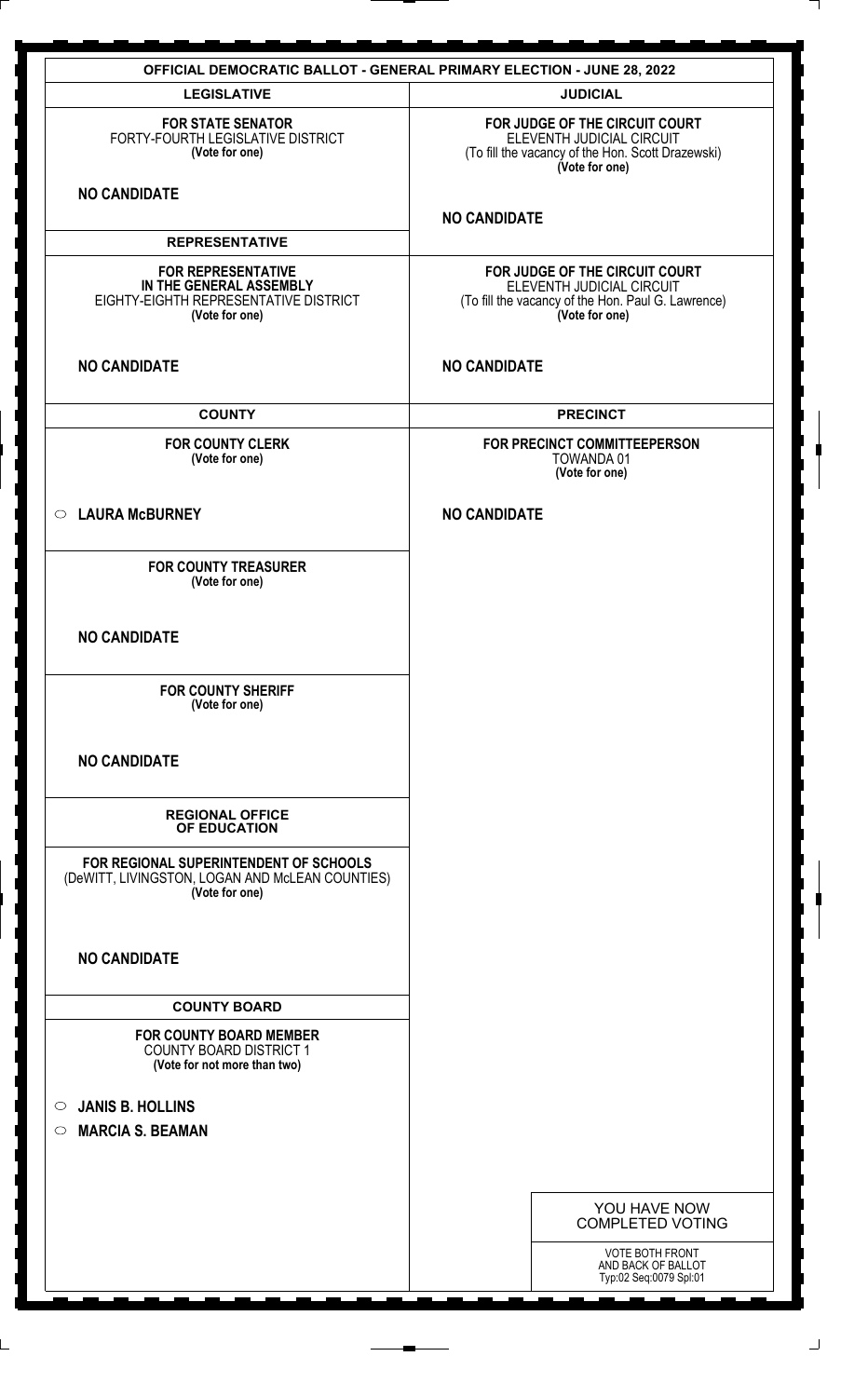| 11<br>12<br>21 | <b>OFFICIAL DEMOCRATIC BALLOT</b><br>Kathy Michael<br><b>GENERAL PRIMARY ELECTION</b><br>Kathy Michael, McLean County Clerk<br><b>Initials</b><br><b>JUNE 28, 2022</b><br><b>McLEAN COUNTY, ILLINOIS</b><br><b>Sample</b><br><b>TOWANDA 01 - BALLOT STYLE 80</b><br>To vote, darken the oval to the LEFT of your choice, like this $\bullet$ . To cast a write-in vote, darken the oval to the LEFT of the blank space provided and write the candidate's name in that space. If you tear, spoil, deface |                                                                                      |
|----------------|----------------------------------------------------------------------------------------------------------------------------------------------------------------------------------------------------------------------------------------------------------------------------------------------------------------------------------------------------------------------------------------------------------------------------------------------------------------------------------------------------------|--------------------------------------------------------------------------------------|
|                | erroneously mark this ballot, return to the election judge and obtain another.                                                                                                                                                                                                                                                                                                                                                                                                                           |                                                                                      |
|                | <b>FEDERAL</b>                                                                                                                                                                                                                                                                                                                                                                                                                                                                                           | <b>CONGRESSIONAL</b>                                                                 |
|                | <b>FOR UNITED STATES SENATOR</b><br>(Vote for one)                                                                                                                                                                                                                                                                                                                                                                                                                                                       | FOR REPRESENTATIVE IN CONGRESS<br>SIXTEENTH CONGRESSIONAL DISTRICT<br>(Vote for one) |
|                | <b>TAMMY DUCKWORTH</b><br>$\circ$                                                                                                                                                                                                                                                                                                                                                                                                                                                                        | <b>NO CANDIDATE</b>                                                                  |
| 40             | <b>STATE</b>                                                                                                                                                                                                                                                                                                                                                                                                                                                                                             | FOR STATE CENTRAL COMMITTEEWOMAN                                                     |
| 41             | <b>FOR GOVERNOR AND</b><br><b>LIEUTENANT GOVERNOR</b><br>(Vote for one)                                                                                                                                                                                                                                                                                                                                                                                                                                  | SIXTEENTH CONGRESSIONAL DISTRICT<br>(Vote for one)                                   |
| 45             | (JB PRITZKER<br>$\circ$<br><b>JULIANA STRATTON</b>                                                                                                                                                                                                                                                                                                                                                                                                                                                       | <b>ELIZABETH LINDQUIST</b><br>O                                                      |
| 47             | <b>(BEVERLY MILES)</b><br>$\circ$<br><b>KARLA SHAW</b>                                                                                                                                                                                                                                                                                                                                                                                                                                                   | FOR STATE CENTRAL COMMITTEEMAN<br>SIXTEENTH CONGRESSIONAL DISTRICT<br>(Vote for one) |
|                | $\circ$<br>Write-in                                                                                                                                                                                                                                                                                                                                                                                                                                                                                      |                                                                                      |
|                | Write-in                                                                                                                                                                                                                                                                                                                                                                                                                                                                                                 | <b>JOHN DANIEL</b><br>O<br><b>RICK WILKIN</b><br>$\circ$                             |
|                | <b>FOR ATTORNEY GENERAL</b><br>(Vote for one)                                                                                                                                                                                                                                                                                                                                                                                                                                                            |                                                                                      |
| 54             | <b>KWAME RAOUL</b><br>$\circ$                                                                                                                                                                                                                                                                                                                                                                                                                                                                            |                                                                                      |
|                | <b>FOR SECRETARY OF STATE</b><br>(Vote for one)                                                                                                                                                                                                                                                                                                                                                                                                                                                          |                                                                                      |
|                | <b>ALEXI GIANNOULIAS</b><br>O                                                                                                                                                                                                                                                                                                                                                                                                                                                                            |                                                                                      |
|                | <b>DAVID H. MOORE</b><br>$\circ$                                                                                                                                                                                                                                                                                                                                                                                                                                                                         |                                                                                      |
|                | <b>ANNA M. VALENCIA</b><br>O                                                                                                                                                                                                                                                                                                                                                                                                                                                                             |                                                                                      |
|                | <b>SIDNEY MOORE</b><br>O                                                                                                                                                                                                                                                                                                                                                                                                                                                                                 |                                                                                      |
|                | <b>FOR COMPTROLLER</b><br>(Vote for one)                                                                                                                                                                                                                                                                                                                                                                                                                                                                 |                                                                                      |
|                | <b>SUSANA A. MENDOZA</b><br>$\circ$                                                                                                                                                                                                                                                                                                                                                                                                                                                                      |                                                                                      |
|                | <b>FOR TREASURER</b><br>(Vote for one)                                                                                                                                                                                                                                                                                                                                                                                                                                                                   |                                                                                      |
|                | <b>MICHAEL W. FRERICHS</b><br>$\circ$                                                                                                                                                                                                                                                                                                                                                                                                                                                                    |                                                                                      |
| 61             |                                                                                                                                                                                                                                                                                                                                                                                                                                                                                                          | <b>VOTE BOTH FRONT</b><br>AND BACK OF BALLOT<br>Typ:02 Seq:0080 Spl:01               |
|                |                                                                                                                                                                                                                                                                                                                                                                                                                                                                                                          |                                                                                      |

 $\Box$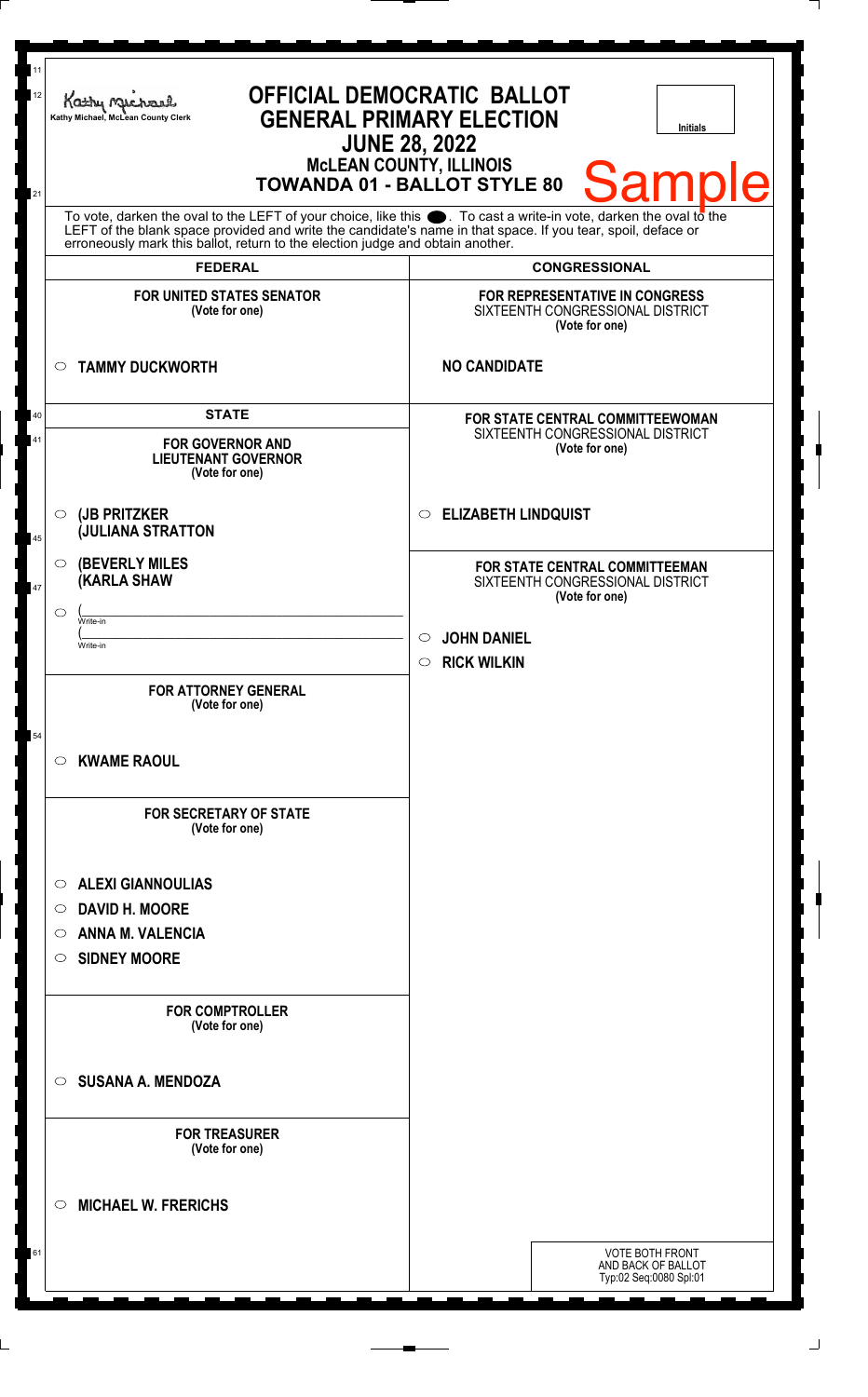| <b>OFFICIAL DEMOCRATIC BALLOT - GENERAL PRIMARY ELECTION - JUNE 28, 2022</b>                                                       |                                                                                                                                     |  |
|------------------------------------------------------------------------------------------------------------------------------------|-------------------------------------------------------------------------------------------------------------------------------------|--|
| <b>LEGISLATIVE</b>                                                                                                                 | <b>JUDICIAL</b>                                                                                                                     |  |
| <b>FOR STATE SENATOR</b><br>FORTY-FOURTH LEGISLATIVE DISTRICT<br>(Vote for one)                                                    | FOR JUDGE OF THE CIRCUIT COURT<br>ELEVENTH JUDICIAL CIRCUIT<br>(To fill the vacancy of the Hon. Paul G. Lawrence)<br>(Vote for one) |  |
| <b>NO CANDIDATE</b>                                                                                                                | <b>NO CANDIDATE</b>                                                                                                                 |  |
| <b>REPRESENTATIVE</b>                                                                                                              |                                                                                                                                     |  |
| <b>FOR REPRESENTATIVE</b><br>IN THE GENERAL ASSEMBLY<br>EIGHTY-EIGHTH REPRESENTATIVE DISTRICT<br>(Vote for one)                    | <b>PRECINCT</b><br>FOR PRECINCT COMMITTEEPERSON<br><b>TOWANDA01</b><br>(Vote for one)                                               |  |
| <b>NO CANDIDATE</b>                                                                                                                | <b>NO CANDIDATE</b>                                                                                                                 |  |
| <b>COUNTY</b>                                                                                                                      |                                                                                                                                     |  |
| <b>FOR COUNTY CLERK</b><br>(Vote for one)                                                                                          |                                                                                                                                     |  |
| ○ LAURA McBURNEY                                                                                                                   |                                                                                                                                     |  |
| <b>FOR COUNTY TREASURER</b><br>(Vote for one)                                                                                      |                                                                                                                                     |  |
| <b>NO CANDIDATE</b>                                                                                                                |                                                                                                                                     |  |
| <b>FOR COUNTY SHERIFF</b><br>(Vote for one)                                                                                        |                                                                                                                                     |  |
| <b>NO CANDIDATE</b>                                                                                                                |                                                                                                                                     |  |
| <b>REGIONAL OFFICE</b><br>OF EDUCATION                                                                                             |                                                                                                                                     |  |
| FOR REGIONAL SUPERINTENDENT OF SCHOOLS<br>(DeWITT, LIVINGSTON, LOGAN AND McLEAN COUNTIES)<br>(Vote for one)                        |                                                                                                                                     |  |
| <b>NO CANDIDATE</b>                                                                                                                |                                                                                                                                     |  |
| <b>COUNTY BOARD</b>                                                                                                                |                                                                                                                                     |  |
| <b>FOR COUNTY BOARD MEMBER</b><br><b>COUNTY BOARD DISTRICT 2</b><br>(Vote for not more than two)                                   |                                                                                                                                     |  |
| <b>NO CANDIDATE</b>                                                                                                                |                                                                                                                                     |  |
| <b>JUDICIAL</b>                                                                                                                    |                                                                                                                                     |  |
| FOR JUDGE OF THE CIRCUIT COURT<br>ELEVENTH JUDICIAL CIRCUIT<br>(To fill the vacancy of the Hon. Scott Drazewski)<br>(Vote for one) | YOU HAVE NOW<br><b>COMPLETED VOTING</b>                                                                                             |  |
| <b>NO CANDIDATE</b>                                                                                                                | <b>VOTE BOTH FRONT</b><br>AND BACK OF BALLOT<br>Typ:02 Seq:0080 Spl:01                                                              |  |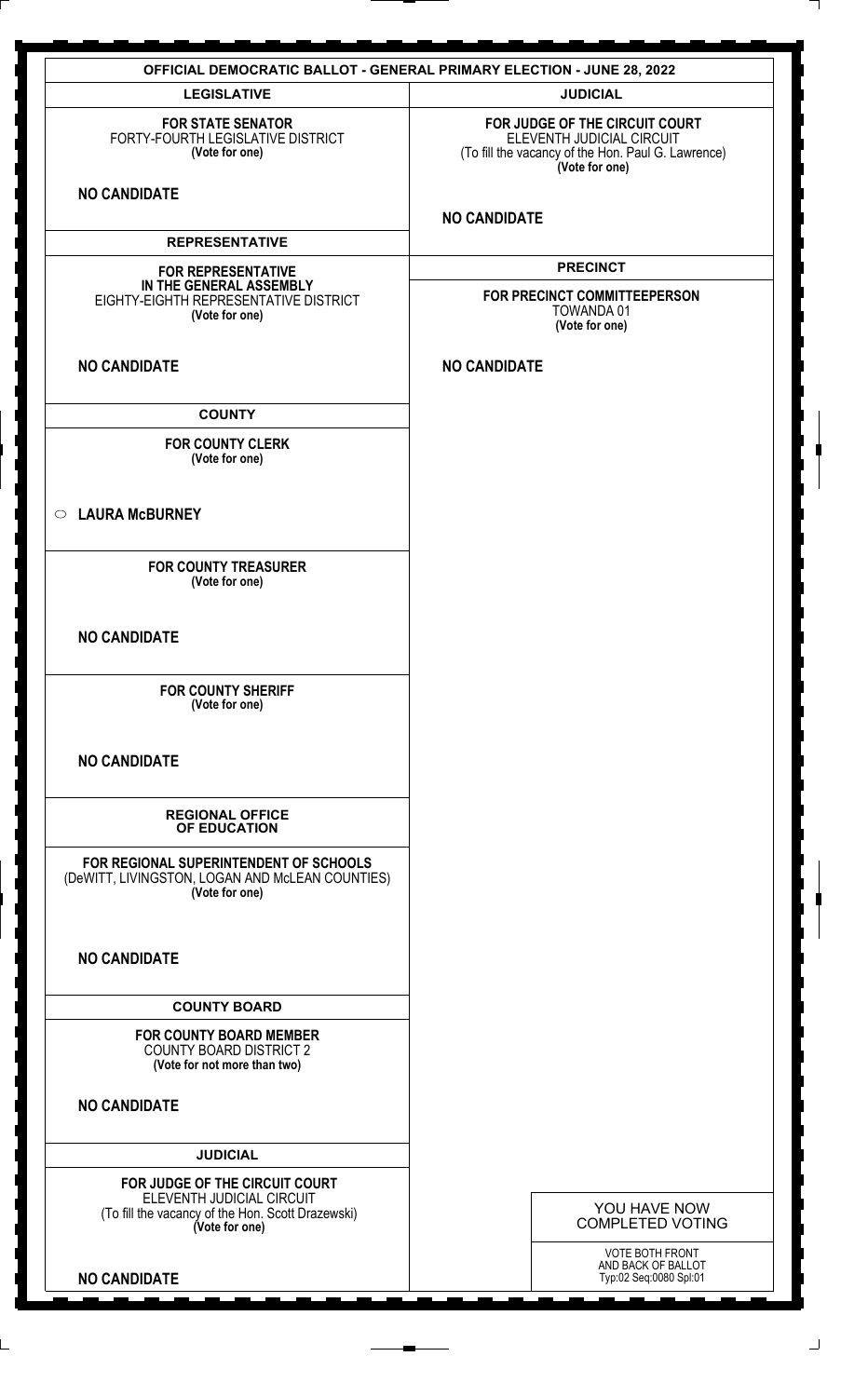| 12                                                                                                                                                                                                                                                                                                                           | Kathy Michael<br>Kathy Michael, McLean County Clerk                                     | <b>OFFICIAL DEMOCRATIC BALLOT</b><br><b>GENERAL PRIMARY ELECTION</b><br><b>Initials</b><br><b>JUNE 28, 2022</b><br><b>McLEAN COUNTY, ILLINOIS</b><br><b>Sample</b><br><b>TOWANDA 01 - BALLOT STYLE 81</b> |
|------------------------------------------------------------------------------------------------------------------------------------------------------------------------------------------------------------------------------------------------------------------------------------------------------------------------------|-----------------------------------------------------------------------------------------|-----------------------------------------------------------------------------------------------------------------------------------------------------------------------------------------------------------|
| 21<br>To vote, darken the oval to the LEFT of your choice, like this $\bullet$ . To cast a write-in vote, darken the oval to the LEFT of the blank space provided and write the candidate's name in that space. If you tear, spoil, deface<br>erroneously mark this ballot, return to the election judge and obtain another. |                                                                                         |                                                                                                                                                                                                           |
|                                                                                                                                                                                                                                                                                                                              | <b>FEDERAL</b>                                                                          | <b>CONGRESSIONAL</b>                                                                                                                                                                                      |
|                                                                                                                                                                                                                                                                                                                              | <b>FOR UNITED STATES SENATOR</b><br>(Vote for one)                                      | FOR REPRESENTATIVE IN CONGRESS<br>SIXTEENTH CONGRESSIONAL DISTRICT<br>(Vote for one)                                                                                                                      |
|                                                                                                                                                                                                                                                                                                                              | <b>TAMMY DUCKWORTH</b><br>$\circ$                                                       | <b>NO CANDIDATE</b>                                                                                                                                                                                       |
| 40<br>41                                                                                                                                                                                                                                                                                                                     | <b>STATE</b><br><b>FOR GOVERNOR AND</b><br><b>LIEUTENANT GOVERNOR</b><br>(Vote for one) | <b>FOR STATE CENTRAL COMMITTEEWOMAN</b><br>SIXTEENTH CONGRESSIONAL DISTRICT<br>(Vote for one)                                                                                                             |
| 45                                                                                                                                                                                                                                                                                                                           | (JB PRITZKER<br>$\circ$<br><b>JULIANA STRATTON</b>                                      | <b>ELIZABETH LINDQUIST</b><br>$\circ$                                                                                                                                                                     |
| 48                                                                                                                                                                                                                                                                                                                           | <b>(BEVERLY MILES)</b><br>$\circ$<br>(KARLA SHAW<br>$\circ$<br>Write-in<br>Write-in     | FOR STATE CENTRAL COMMITTEEMAN<br>SIXTEENTH CONGRESSIONAL DISTRICT<br>(Vote for one)<br><b>JOHN DANIEL</b><br>$\circ$                                                                                     |
| 51                                                                                                                                                                                                                                                                                                                           | <b>FOR ATTORNEY GENERAL</b><br>(Vote for one)                                           | <b>RICK WILKIN</b><br>$\circ$                                                                                                                                                                             |
|                                                                                                                                                                                                                                                                                                                              | <b>KWAME RAOUL</b><br>$\circ$                                                           |                                                                                                                                                                                                           |
|                                                                                                                                                                                                                                                                                                                              | <b>FOR SECRETARY OF STATE</b><br>(Vote for one)                                         |                                                                                                                                                                                                           |
|                                                                                                                                                                                                                                                                                                                              | <b>ALEXI GIANNOULIAS</b><br>$\circ$                                                     |                                                                                                                                                                                                           |
|                                                                                                                                                                                                                                                                                                                              | <b>DAVID H. MOORE</b><br>$\circ$                                                        |                                                                                                                                                                                                           |
|                                                                                                                                                                                                                                                                                                                              | <b>ANNA M. VALENCIA</b><br>$\circ$                                                      |                                                                                                                                                                                                           |
|                                                                                                                                                                                                                                                                                                                              | <b>SIDNEY MOORE</b><br>$\circ$                                                          |                                                                                                                                                                                                           |
|                                                                                                                                                                                                                                                                                                                              | <b>FOR COMPTROLLER</b><br>(Vote for one)                                                |                                                                                                                                                                                                           |
|                                                                                                                                                                                                                                                                                                                              | <b>SUSANA A. MENDOZA</b><br>$\circ$                                                     |                                                                                                                                                                                                           |
|                                                                                                                                                                                                                                                                                                                              | <b>FOR TREASURER</b><br>(Vote for one)                                                  |                                                                                                                                                                                                           |
|                                                                                                                                                                                                                                                                                                                              | <b>MICHAEL W. FRERICHS</b><br>$\circ$                                                   |                                                                                                                                                                                                           |
| 61                                                                                                                                                                                                                                                                                                                           |                                                                                         | <b>VOTE BOTH FRONT</b><br>AND BACK OF BALLOT<br>Typ:02 Seq:0081 Spl:01                                                                                                                                    |

 $\Box$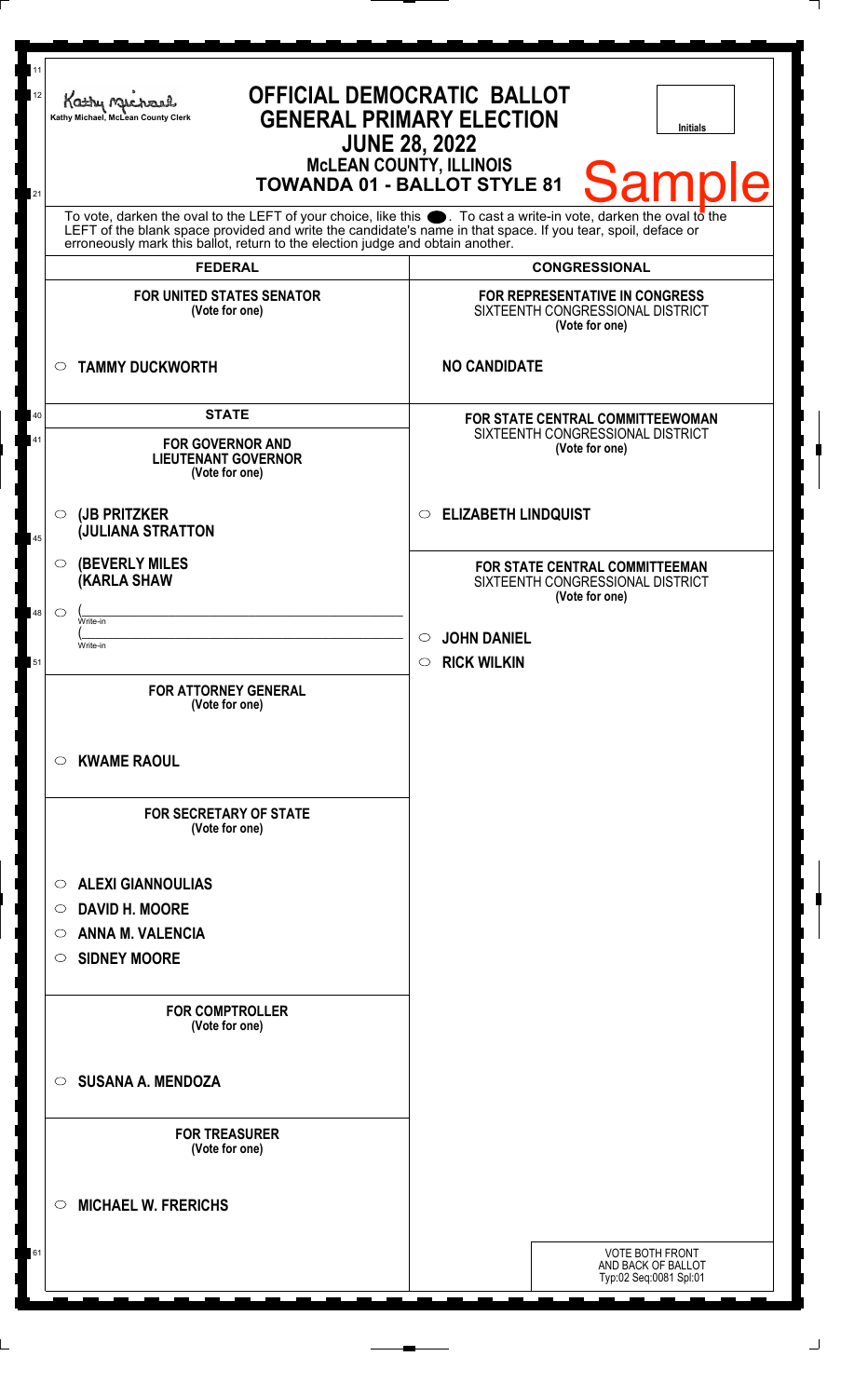| <b>OFFICIAL DEMOCRATIC BALLOT - GENERAL PRIMARY ELECTION - JUNE 28, 2022</b>                                                       |                                                                                                                                     |  |
|------------------------------------------------------------------------------------------------------------------------------------|-------------------------------------------------------------------------------------------------------------------------------------|--|
| <b>LEGISLATIVE</b>                                                                                                                 | <b>JUDICIAL</b>                                                                                                                     |  |
| <b>FOR STATE SENATOR</b><br>FIFTY-THIRD LEGISLATIVE DISTRICT<br>(Vote for one)                                                     | FOR JUDGE OF THE CIRCUIT COURT<br>ELEVENTH JUDICIAL CIRCUIT<br>(To fill the vacancy of the Hon. Paul G. Lawrence)<br>(Vote for one) |  |
| <b>NO CANDIDATE</b>                                                                                                                | <b>NO CANDIDATE</b>                                                                                                                 |  |
| <b>REPRESENTATIVE</b>                                                                                                              |                                                                                                                                     |  |
| <b>FOR REPRESENTATIVE</b><br>IN THE GENERAL ASSEMBLY<br>ONE HUNDRED AND FIFTH<br>REPRESENTATIVE DISTRICT<br>(Vote for one)         | <b>PRECINCT</b><br>FOR PRECINCT COMMITTEEPERSON<br><b>TOWANDA01</b><br>(Vote for one)                                               |  |
| <b>NO CANDIDATE</b>                                                                                                                | <b>NO CANDIDATE</b>                                                                                                                 |  |
| <b>COUNTY</b>                                                                                                                      |                                                                                                                                     |  |
| <b>FOR COUNTY CLERK</b><br>(Vote for one)                                                                                          |                                                                                                                                     |  |
| ○ LAURA McBURNEY                                                                                                                   |                                                                                                                                     |  |
| <b>FOR COUNTY TREASURER</b><br>(Vote for one)                                                                                      |                                                                                                                                     |  |
| <b>NO CANDIDATE</b>                                                                                                                |                                                                                                                                     |  |
| <b>FOR COUNTY SHERIFF</b><br>(Vote for one)                                                                                        |                                                                                                                                     |  |
| <b>NO CANDIDATE</b>                                                                                                                |                                                                                                                                     |  |
| <b>REGIONAL OFFICE</b><br>OF EDUCATION                                                                                             |                                                                                                                                     |  |
| FOR REGIONAL SUPERINTENDENT OF SCHOOLS<br>(DeWITT, LIVINGSTON, LOGAN AND McLEAN COUNTIES)<br>(Vote for one)                        |                                                                                                                                     |  |
| <b>NO CANDIDATE</b>                                                                                                                |                                                                                                                                     |  |
| <b>COUNTY BOARD</b>                                                                                                                |                                                                                                                                     |  |
| <b>FOR COUNTY BOARD MEMBER</b><br><b>COUNTY BOARD DISTRICT 10</b><br>(Vote for not more than two)                                  |                                                                                                                                     |  |
| $\circ$ COREY T.J. BEIRNE                                                                                                          |                                                                                                                                     |  |
| <b>JUDICIAL</b>                                                                                                                    |                                                                                                                                     |  |
| FOR JUDGE OF THE CIRCUIT COURT<br>ELEVENTH JUDICIAL CIRCUIT<br>(To fill the vacancy of the Hon. Scott Drazewski)<br>(Vote for one) | YOU HAVE NOW<br><b>COMPLETED VOTING</b>                                                                                             |  |
| <b>NO CANDIDATE</b>                                                                                                                | <b>VOTE BOTH FRONT</b><br>AND BACK OF BALLOT<br>Typ:02 Seq:0081 Spl:01                                                              |  |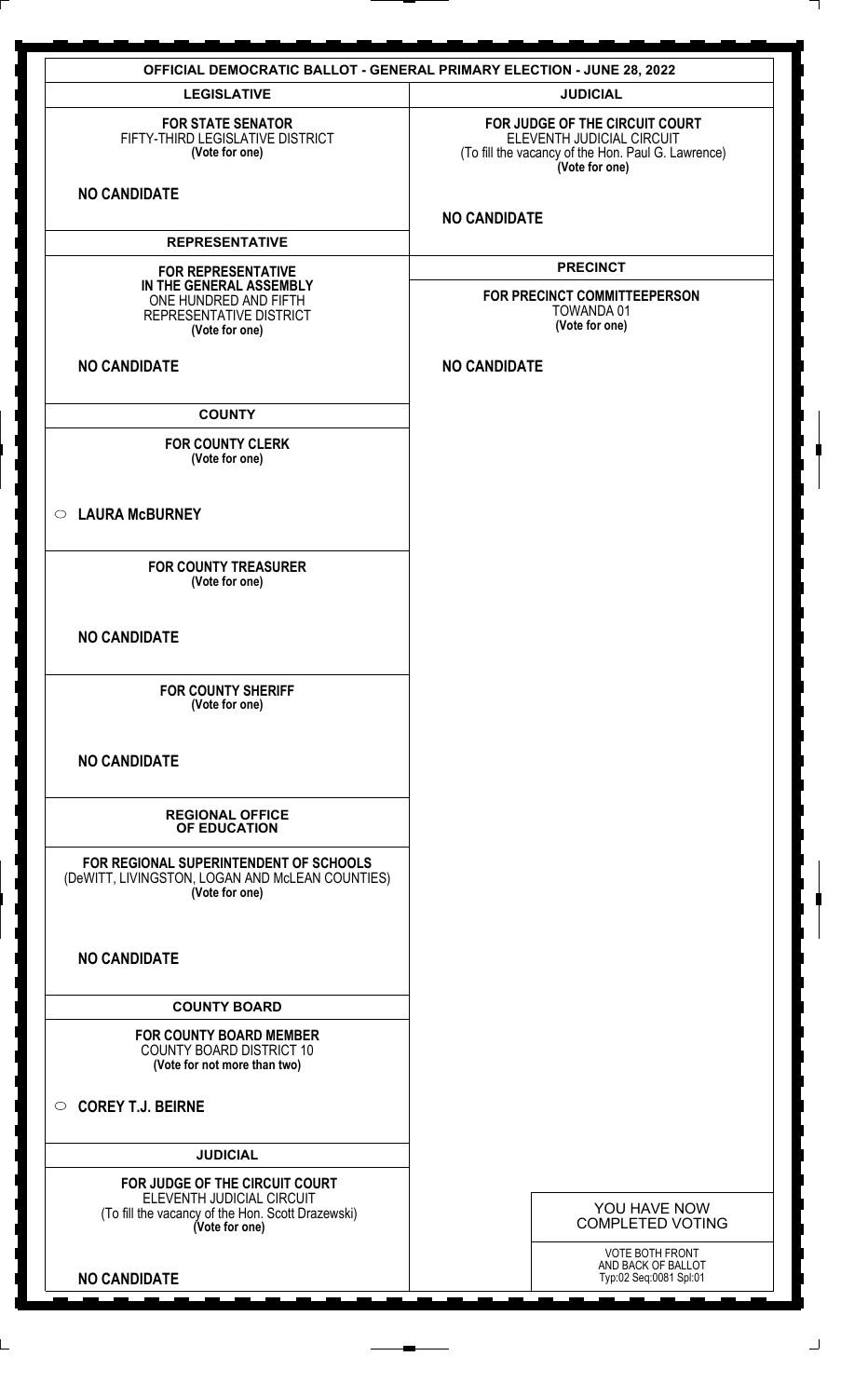| 11<br>12 | Kathy Michael<br>Kathy Michael, McLean County Clerk                                                                                                                                                                                                                                                                    | <b>OFFICIAL DEMOCRATIC BALLOT</b><br><b>GENERAL PRIMARY ELECTION</b><br><b>Initials</b><br><b>JUNE 28, 2022</b><br><b>McLEAN COUNTY, ILLINOIS</b><br><b>Sample</b><br><b>TOWANDA 01 - BALLOT STYLE 82</b> |
|----------|------------------------------------------------------------------------------------------------------------------------------------------------------------------------------------------------------------------------------------------------------------------------------------------------------------------------|-----------------------------------------------------------------------------------------------------------------------------------------------------------------------------------------------------------|
| 21       | To vote, darken the oval to the LEFT of your choice, like this $\bullet$ . To cast a write-in vote, darken the oval to the LEFT of the blank space provided and write the candidate's name in that space. If you tear, spoil, deface<br>erroneously mark this ballot, return to the election judge and obtain another. |                                                                                                                                                                                                           |
|          | <b>FEDERAL</b>                                                                                                                                                                                                                                                                                                         | <b>CONGRESSIONAL</b>                                                                                                                                                                                      |
|          | <b>FOR UNITED STATES SENATOR</b><br>(Vote for one)                                                                                                                                                                                                                                                                     | FOR REPRESENTATIVE IN CONGRESS<br>SIXTEENTH CONGRESSIONAL DISTRICT<br>(Vote for one)                                                                                                                      |
|          | <b>TAMMY DUCKWORTH</b><br>$\circ$                                                                                                                                                                                                                                                                                      | <b>NO CANDIDATE</b>                                                                                                                                                                                       |
| 40<br>41 | <b>STATE</b><br><b>FOR GOVERNOR AND</b><br><b>LIEUTENANT GOVERNOR</b><br>(Vote for one)                                                                                                                                                                                                                                | FOR STATE CENTRAL COMMITTEEWOMAN<br>SIXTEENTH CONGRESSIONAL DISTRICT<br>(Vote for one)                                                                                                                    |
| 45       | $\circ$ (JB PRITZKER<br><b>JULIANA STRATTON</b>                                                                                                                                                                                                                                                                        | <b>ELIZABETH LINDQUIST</b><br>◯                                                                                                                                                                           |
|          | <b>(BEVERLY MILES)</b><br>$\circ$<br><b>(KARLA SHAW</b>                                                                                                                                                                                                                                                                | FOR STATE CENTRAL COMMITTEEMAN<br>SIXTEENTH CONGRESSIONAL DISTRICT<br>(Vote for one)                                                                                                                      |
| 48       | $\circ$<br>Write-in<br>Write-in                                                                                                                                                                                                                                                                                        | <b>JOHN DANIEL</b><br>O<br><b>RICK WILKIN</b><br>$\bigcirc$                                                                                                                                               |
| 52       | <b>FOR ATTORNEY GENERAL</b><br>(Vote for one)                                                                                                                                                                                                                                                                          |                                                                                                                                                                                                           |
|          | <b>KWAME RAOUL</b><br>$\circ$                                                                                                                                                                                                                                                                                          |                                                                                                                                                                                                           |
|          | <b>FOR SECRETARY OF STATE</b><br>(Vote for one)                                                                                                                                                                                                                                                                        |                                                                                                                                                                                                           |
|          | <b>ALEXI GIANNOULIAS</b><br>$\circ$                                                                                                                                                                                                                                                                                    |                                                                                                                                                                                                           |
|          | <b>DAVID H. MOORE</b><br>$\circ$                                                                                                                                                                                                                                                                                       |                                                                                                                                                                                                           |
|          | <b>ANNA M. VALENCIA</b><br>$\circ$<br><b>SIDNEY MOORE</b><br>$\circ$                                                                                                                                                                                                                                                   |                                                                                                                                                                                                           |
|          | <b>FOR COMPTROLLER</b><br>(Vote for one)                                                                                                                                                                                                                                                                               |                                                                                                                                                                                                           |
|          | <b>SUSANA A. MENDOZA</b><br>$\circ$                                                                                                                                                                                                                                                                                    |                                                                                                                                                                                                           |
|          | <b>FOR TREASURER</b><br>(Vote for one)                                                                                                                                                                                                                                                                                 |                                                                                                                                                                                                           |
|          | <b>MICHAEL W. FRERICHS</b><br>$\circlearrowright$                                                                                                                                                                                                                                                                      |                                                                                                                                                                                                           |
| 61       |                                                                                                                                                                                                                                                                                                                        | VOTE BOTH FRONT<br>AND BACK OF BALLOT<br>Typ:02 Seq:0082 Spl:01                                                                                                                                           |